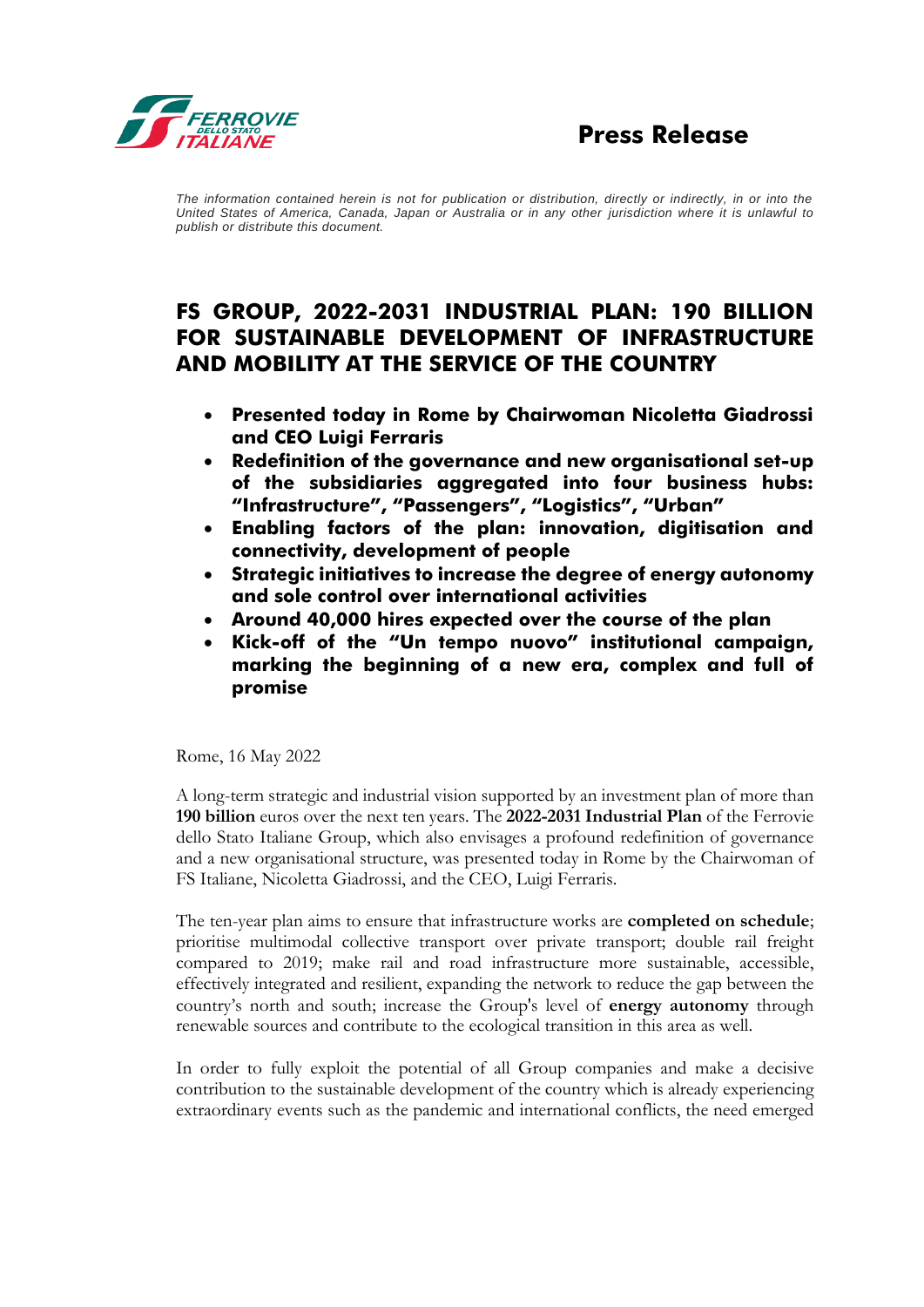to redefine the governance and revise the organisational structure into **four business hubs**, each with clear strategic objectives: "Infrastructure", "Passengers", "Logistics", and "Urban".

The new organisation aims to strengthen the synergies of all the companies operating in the Group and to increase their efficiency, also in terms of planning and design. The international landscape and the geopolitical tensions behind rising inflation, the effects of the pandemic and those of climate change on infrastructure, all combined with an awareness of the role that transport, logistics and infrastructure can play in the sustainable development of the country, have also contributed to shaping the new corporate reorganisation.

The enabling factors of the 2022-2031 Industrial Plan, which are key to its implementation, are innovation, digitisation, connectivity and development of the Group's people.

Particular attention is paid to the **ecological transition**, with activities to improve efficiency and reduce consumption combined with new initiatives to leverage assets by installing plants to produce electricity from renewable sources, to ensure that at least 40% of the Group's needs are covered.

In the international arena, the FS Group wants to ensure sole control over the business, aiming to generate further value in the countries where it is already present: France, Spain, Germany, Greece, the Netherlands and the UK. Outside Europe, Ferrovie dello Stato also plans to export integrated know-how through partnerships.

FS Group revenues in 2031 are expected to grow to around  $\epsilon$ 22.5 billion and EBITDA to  $\epsilon$ 3.9 billion, with an average annual growth rate (CAGR) over the plan period of 6.9% and 8.2%, respectively.

*"The goal of the 2022-2031 Industrial Plan is to accelerate investments and provide more certainty that works will be completed on schedule thanks to a long-term vision. We are working to make our infrastructure more modern, interconnected and resilient, and our mobility services tailored to the different needs of our customers. We intend to promote a multimodal, collective transport that is more sustainable even in urban areas, double the share of freight transport by rail, and contribute to the ecological transition not only by making the use of rail – the most environmentally friendly means of transport par excellence – more attractive, but also by self-producing at least 40% of our substantial energy needs from renewable sources. The Plan envisages the recruitment of 40,000 people over ten years and sees people as its main enabler, along with innovation, digital transformation and connectivity. Un tempo Nuovo" a new promising era is beginning for us all, and I am certain that our people, today as yesterday, will know how to turn this plan into reality, proving themselves equal to the challenges that await us*", explained Luigi Ferraris, CEO of the Ferrovie dello Stato Italiane Group.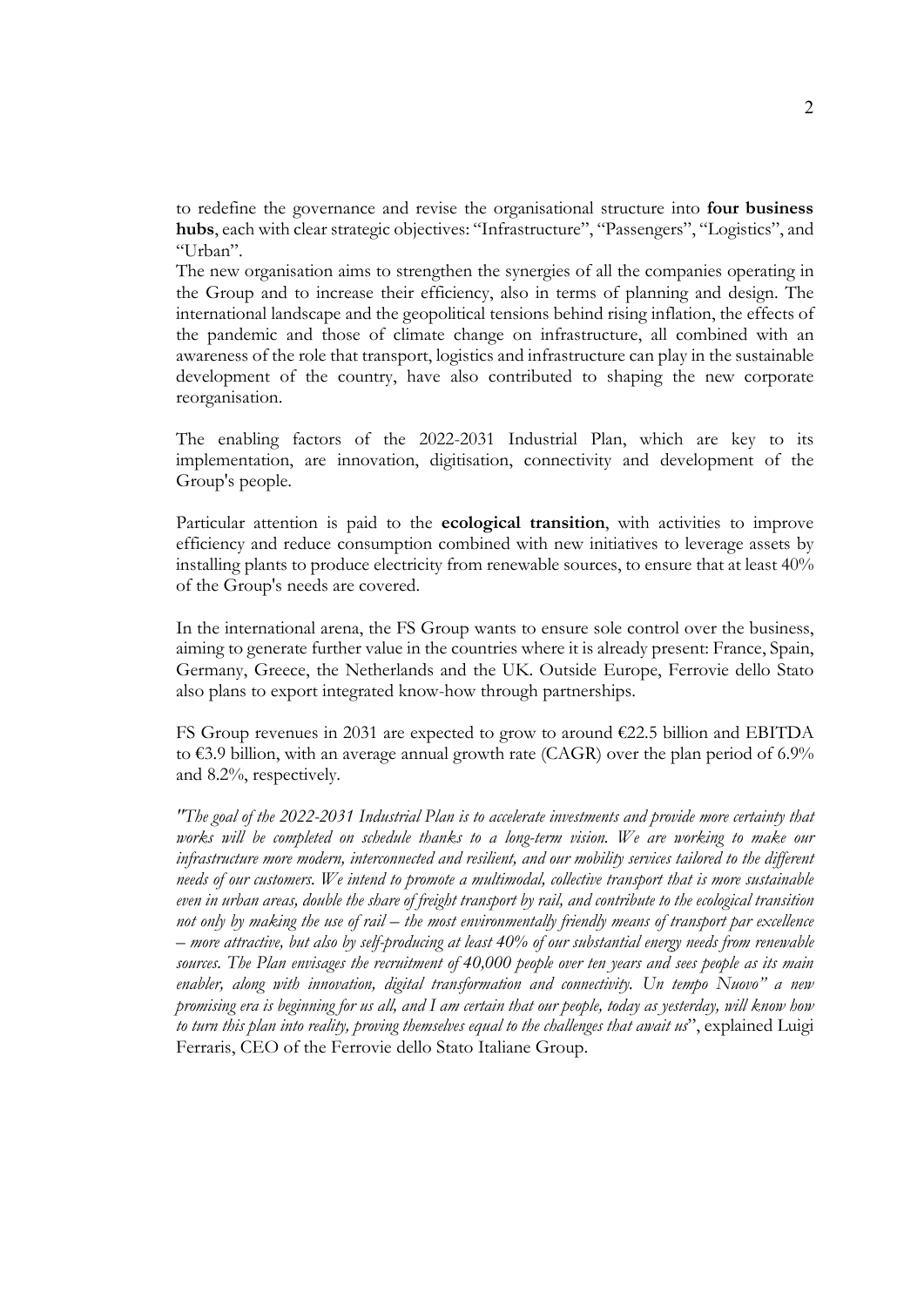## **2022-2031 Industrial Plan**

## **Context of reference**

The FS Italiane Group is at the heart of the country's mobility system and plays a key role in its revitalisation and development with a view to integrating different infrastructures and modes of transport under the banner of sustainability. With more than 82,000 employees, over 10,000 trains every day, 1 billion train and bus passengers per year and 45 million tonnes of freight per year, Ferrovie dello Stato Italiane is the leader in passenger and freight transport by rail.

The railway network operated by Rete Ferroviaria Italiana extends 16,800 km, of which around 700 km are dedicated to high-speed services. The Group also operates a road network of about 32,000 kilometres.

The current landscape and unremitting international trends demand disruption and the definition of a 10-year strategy to view new works in their entire cycle: from design to realisation. The ten-year horizon will enable the Group to meet the major challenges that await it, starting with a new and different demand for passenger mobility characterised by a return to pre-Covid levels of leisure and tourism travel by 2025, and by an efficient logistics chain to support the modal shift towards rail.

Furthermore, the Group's activities will have to deal with inflation, the development and recruiting of specific professional skills, increasingly extreme weather events that underscore the importance of the issue of environmental sustainability and the maintenance and resilience of infrastructure, and the evolution of integration between technologies and physical infrastructure.

#### **The new organisational set-up: the four business hubs**

Redefining the governance and reviewing the organisation of the FS Group are prerequisites for achieving the challenging goals that Ferrovie dello Stato has set for itself. The new organisational structure will boost the potential of the various group companies and their cross-synergies. The four new business hubs will all share the same mission and objectives. They will play a crucial role in developing an increasingly integrated and sustainable infrastructure and mobility system for the benefit of the country. The revision of the regulatory framework in a manner more consistent with the Group's objectives is crucial for success. The business hubs and their primary missions are as follows:

- **Infrastructure Hub:** ensure the execution of investments; maximise industrial synergies; define and specialise the roles of the various infrastructures.
- **Passengers** Hub: develop a strategy increasingly focused on the different needs of customers; modal integration solutions; promote collective transport over individual transport; encourage modal shift policies and solutions from road to rail.
- **Logistics hub:** consolidate the Group's role as a system operator capable of boosting conventional and intermodal rail transport, with end-to-end management of European relevance also through specially established partnerships.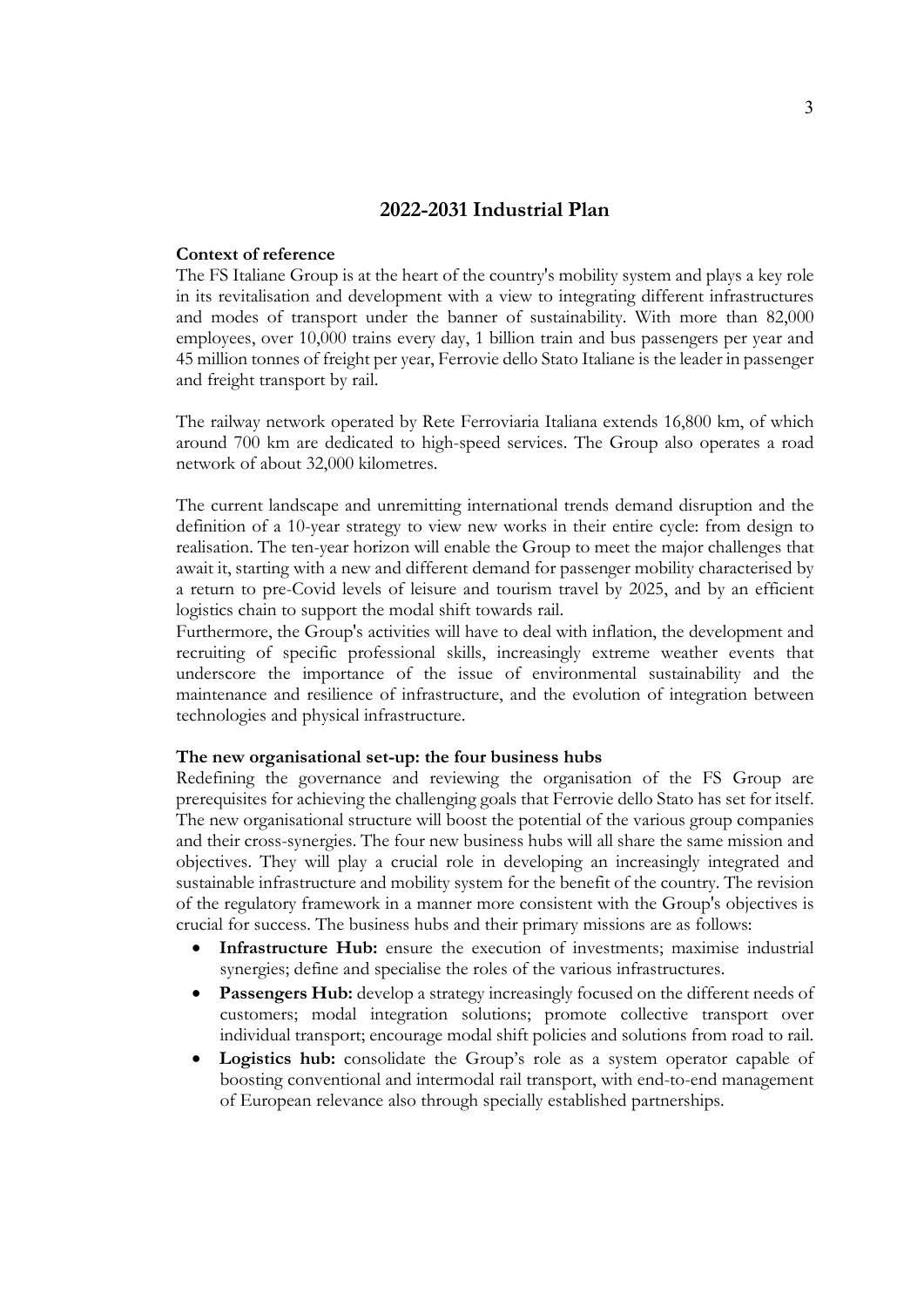• **Urban Hub:** exploit the urban regeneration potential of the Group's real estate assets; establish partnerships for increasingly efficient asset management; ensure unified supervision and play a leading role in "Sustainable Urban Mobility Plans".

The holding company will perform the function of policy-making, coordination, strategic and financial control over the sector's parent companies, which will perform the function of policy-making, coordination and operational control over the companies belonging to the hub.

### **Infrastructure Hub**

Transport infrastructure is the backbone for the country's economic and social development, influencing its productivity, facilitating trade with other areas and markets, improving economic inclusion and social cohesion. The Infrastructure business hub will be instrumental in realising accessible, integrated and interconnected road and railworks during the stages of planning, design, technology development and maintenance.

The hub will include integrated and resilient physical infrastructure, together with engineering services to accelerate investment. The companies included in the cluster will be Rete Ferroviaria Italiana, Anas, Italferr and Ferrovie del Sud-Est. The sector leader will be RFI.

The inclusion of RFI and Anas in the same hub aims to maximise industrial synergies, ensuring full integration of rail and road infrastructure. Together the two companies manage around 50,000 kilometres of arterial roads and railway lines, almost 4,000 tunnels and over 40,000 bridges, underpasses and viaducts. There are a number of different strategic priorities: to realise infrastructure investments within certain timeframes; to improve the country's transport infrastructure by effectively integrating the rail and road networks with other infrastructure and urban centres; to ensure the safety and resilience of the infrastructure in an increasingly challenging context; to accelerate the ecological transition of the Group and the country; to seize the opportunities offered by new technologies for innovative maintenance and services.

The hub's investments are ambitious, and realising them requires a ten-year vision, a certainty of investment readiness and an independent cost-benefit analysis. RFI forecasts a total of around  $E110$  billion in investments in extraordinary maintenance, technology, regional networks, port/freight terminal connections, routes of national interest (High Speed/High Capacity), safety and upgrades, tourist lines, metropolitan cities and airport connections. The completion of the projects in the pipeline will be decisive for increasing service punctuality, with an extensive introduction of the most modern distancing systems (ERTMS). The works will result in reduced travel times on the main routes. A few examples: Turin-Genoa (from 1h 40' to about 1h); Milan-Genoa (from 1h 30' to about 1h); Milan-Trieste (from 4h 20' to 3h 50'); Naples-Bari (from 3h 35' to 2h); Palermo-Catania (from 3h to 2h); Sassari-Cagliari (from 3h to 2h 30'). The construction of the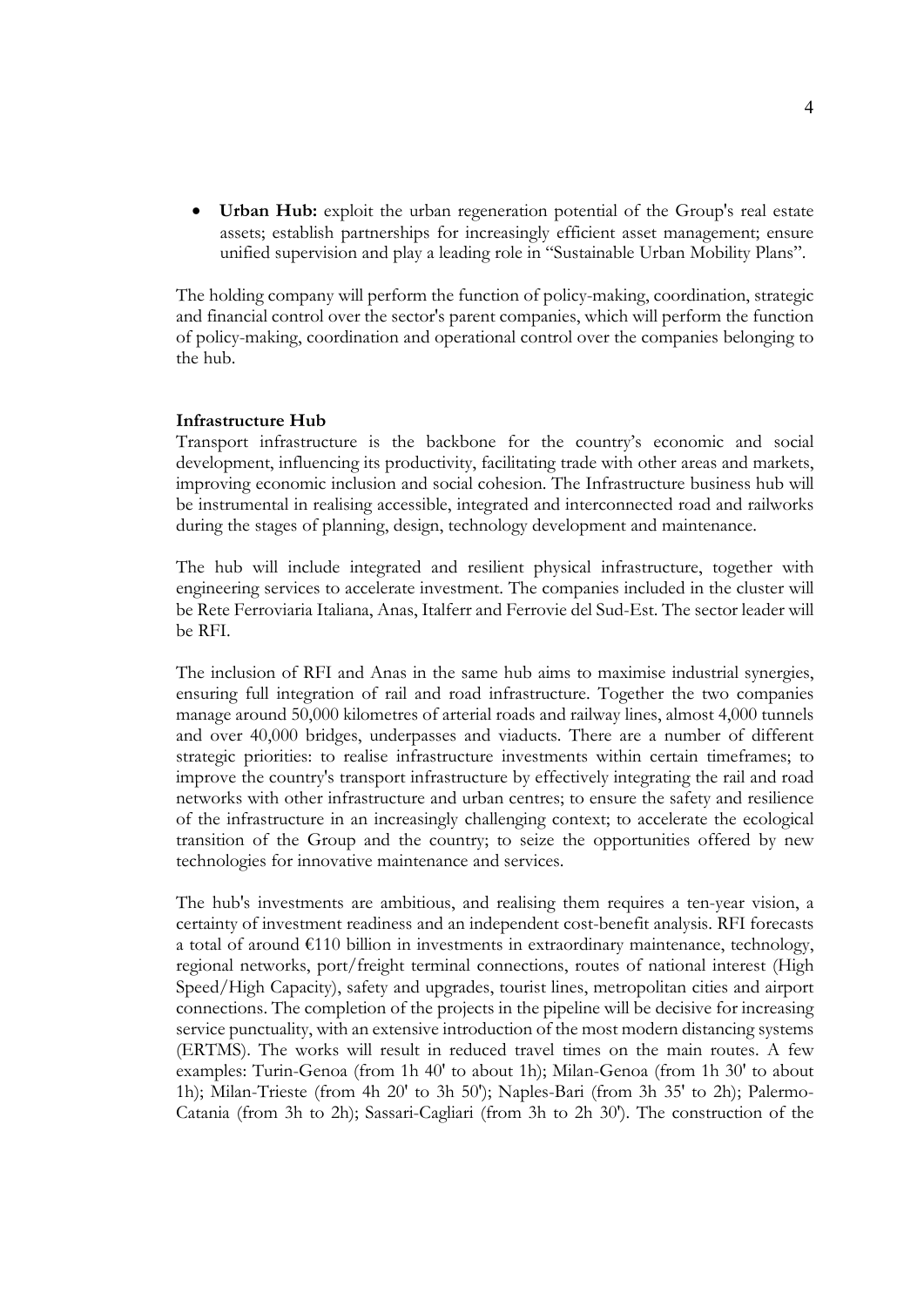Florence railway underpass will also contribute to a reduction in travel time on the Turin-Salerno high-speed backbone and to a total separation of high-speed and regional flows in the Florence node, with an improvement in punctuality and increased frequency.

As far as Anas is concerned, investments of around €50 billion are planned between network development, extraordinary maintenance and other initiatives required to complete the plan. The inclusion of the company in the "Infrastructure" hub will also drive the acceleration of the digitisation and connectivity of roads, transforming them into Smart Roads. To maximise industrial synergies Italferr's contribution to the design and supervision of the works will also be decisive.

In order for Anas to become an integral part of the group with RFI and Italferr a number of regulatory and legislative issues need to be addressed, such as for example the streamlining of the system of rules and procedures and the definition of a "programme contract" with a lifetime commitment to invest in the works.

### **Passengers Hub**

The Passengers hub was created with the aim of uniting the FS Italiane Group companies involved in passenger transport by rail and road in order to promote integrated mobility solutions, increase the share of collective and shared transport and propose an offer that is increasingly customised and attentive to the needs of individual passengers according to the principles of environmental, social and governance sustainability. In detail, the hub will invest around €15 billion by 2031.

The Passengers hub will focus on the creation of a multimodal business whose advantage is exploiting the merits of the various means of transport in order to create an integrated, economical, reliable and sustainable system. The range of services will be increasingly customised and attentive to the needs of individual passengers according to the principles of environmental, social and governance sustainability. The hub will invest around  $€15$ billion by 2031.

The sector leader will be Trenitalia. Other members of the cluster include Busitalia (a company that offers bus connections for local and suburban public transport in Italy, and also operates in the Netherlands with its subsidiary Qbuzz), Ferrovie del Sud Est and its rail and road network in Salento, and Trenitalia Tper (a 70% subsidiary of Trenitalia), which manages regional rail transport in Emilia-Romagna with the newest fleet in Italy.

The Passengers hub will also support the development of tourism in the country, offering frequent, widespread connections for those who choose green transport for their leisure and tourism travel. This includes solutions increasingly dedicated to tourists and greater integration between different modes of transport by connecting the country's three gateways: railway stations, airports and sea ports. These will be complemented by an increase in slow tourism on historic trains travelling on lines that are still in operation or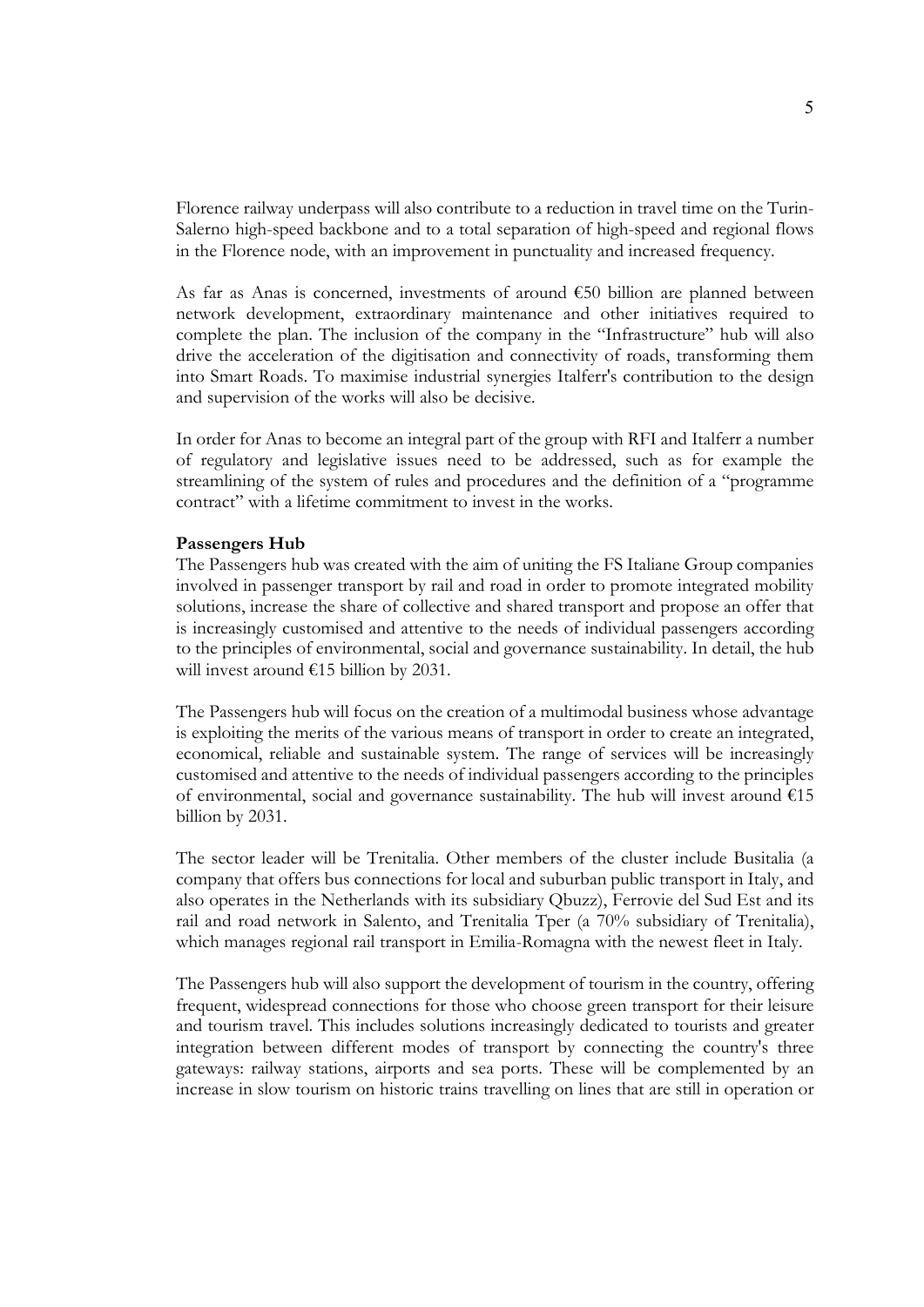no longer used for commercial traffic, allowing passengers to explore Italy's cultural, scenic and culinary delights on trains that have played a key role in Italy's rich history.

Intermodality between the FS Italiane Group's means of transport is the core business of the hub and the synergy between Trenitalia, Busitalia and Ferrovie del Sud Est will make it possible to offer intermodal rail/road services – already a best practice in some cases – that are critical for the development of collective transport and consequently of cities and urban areas. Passengers will therefore be able to construct an itinerary with multiple means of transport while also enjoying genuine integration for the digital part and dedicated loyalty programmes.

The creation of the Passengers cluster will ensure a competitive advantage when participating in public tenders for local and suburban public transport as the hub will be able to offer widespread connections adapted to the needs of the local region through a single provider.

Moreover, it will be possible for Trenitalia to specialise the different types of connections, guarantee modal integration and improve the quality of services, including the first and last mile. For Busitalia, on the other hand, the hub will act as a driving force for the company's growth through public tenders and the activation of low-cost rail services. The whole system will be centred on the customer, to whom modal integration solutions will be offered, including MaaS (Mobility-as-a-Service), a service that, thanks to a (digital) platform, will enable users to plan, book and pay for several types of mobility services, offering them tailor-made solutions based on individual needs.

The hub will be structured as follows:

- Market sector, without public subsidies, with the extension of the first and last mile by bus for areas not directly served by Trenitalia's Frecce, or shuttle services to reach users and territories with better timetable integration.
- **Regulated sector**, i.e. defined by service contracts with the state, regions or municipalities with better coordination for public tenders for road and rail services, an offering aimed at meeting the needs of the user base to increase the share of passengers and a rationalisation of the product range.
- **Development of tourism** with a better integration of leisure travel services and the development of itineraries with historical trains.

### **Logistics Hub**

Doubling the share of freight traffic by rail compared to 2019, improving existing terminals and creating new ones is the goal that the FS Italiane Group intends to pursue with the creation of the Logistics business hub. By working with a systemic perspective on the entire supply chain, with major investments that also include the digitisation of the freight transport chain, Ferrovie dello Stato aims to make the sector more competitive and achieve the goals set by the UN 2030 Agenda: increase the share of rail freight from the current  $11\%$  – the majority still travelling by road – to the 30% demanded by Europe.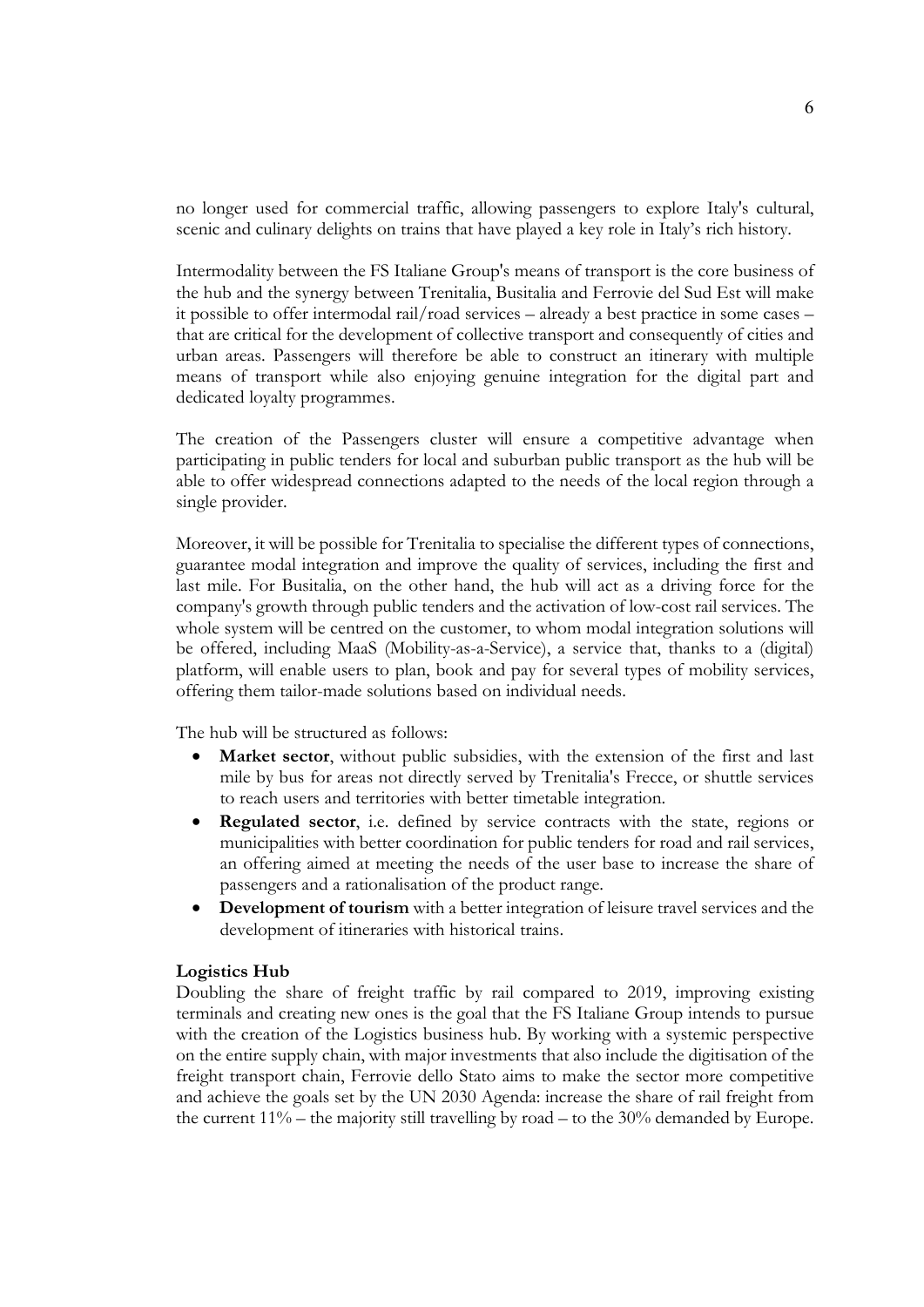A share that needs to increase rapidly and that today is below the European average (19- 20%), well beneath the figure for Switzerland and Austria (around 35%) and the United States (46%).

The sector lead will be Mercitalia Logistics. Seven national and international operating companies are included in the cluster, including Mercitalia Rail, the largest rail freight company in Italy and one of the largest in Europe, Tx Logistik and Mercitalia Intermodal, the largest combined road/rail transport operator in Italy and the third largest in Europe.

In order to double the share of freight handled in 2019 and reach the target of 2031, a series of system-wide measures totalling almost €2.5 billion in investments are planned. The construction of new, technologically advanced and environmentally friendly intermodal rail freight terminals can increase freight volumes, even for intermodal transport. Important here are the new lines that the FS Group is currently working on, such as the Terzo Valico dei Giovi, the southern end of the Rhine-Alps corridor that could turn the Genoa node into the main hub along the trade route from the Far East to Europe, shortening sea transport time by about five days compared to northern sea ports such as Rotterdam and Antwerp. Then there is the renewal of the locomotive and covered wagon fleet, with the replacement of 3,400 vehicles and the entry of more than 3,600 new generation, environmentally friendly electric and hybrid models.

The creation of the cluster will underpin the evolution of the positioning on the supply chain from a specialised role on selected segments to a system operator, including through partnerships, greater commercial synergy and a new customer approach. In order to make the logistics chain more efficient, and to support the modal shift to rail, a revision of regulations is desirable, starting with the rationalisation of the forms of subsidies according to an intermodal logic, which can contribute to a rebalancing in favour of the green transition. Today, for example, tolls for rail freight transport account for between 13% and 23% of total production costs, whereas for road haulage tolls account for less than 7%. Furthermore, rail transport bears the costs of operating the infrastructure by paying tolls along the entire route and for stops longer than 60 minutes, while road transport can rely on an extensive road network and free parking areas. Necessary measures therefore include the reduction of regulatory and toll differences between road and rail transport in order to create the conditions and prerequisites for fairer competition and to promote development in the sector that takes into account factors such as environmental sustainability, safety, and the external costs of transport.

### **Urban Hub**

The repurposing of assets that are no longer functional for rail services, and the increased attractiveness of stations with a view to the sustainable regeneration of cities are the targets to be pursued by the Urban hub. In fact, growing urbanisation will make large cities the focus of the sustainability game in the future, considering that they are already responsible for 40% of global electricity use and 70% of greenhouse gas emissions.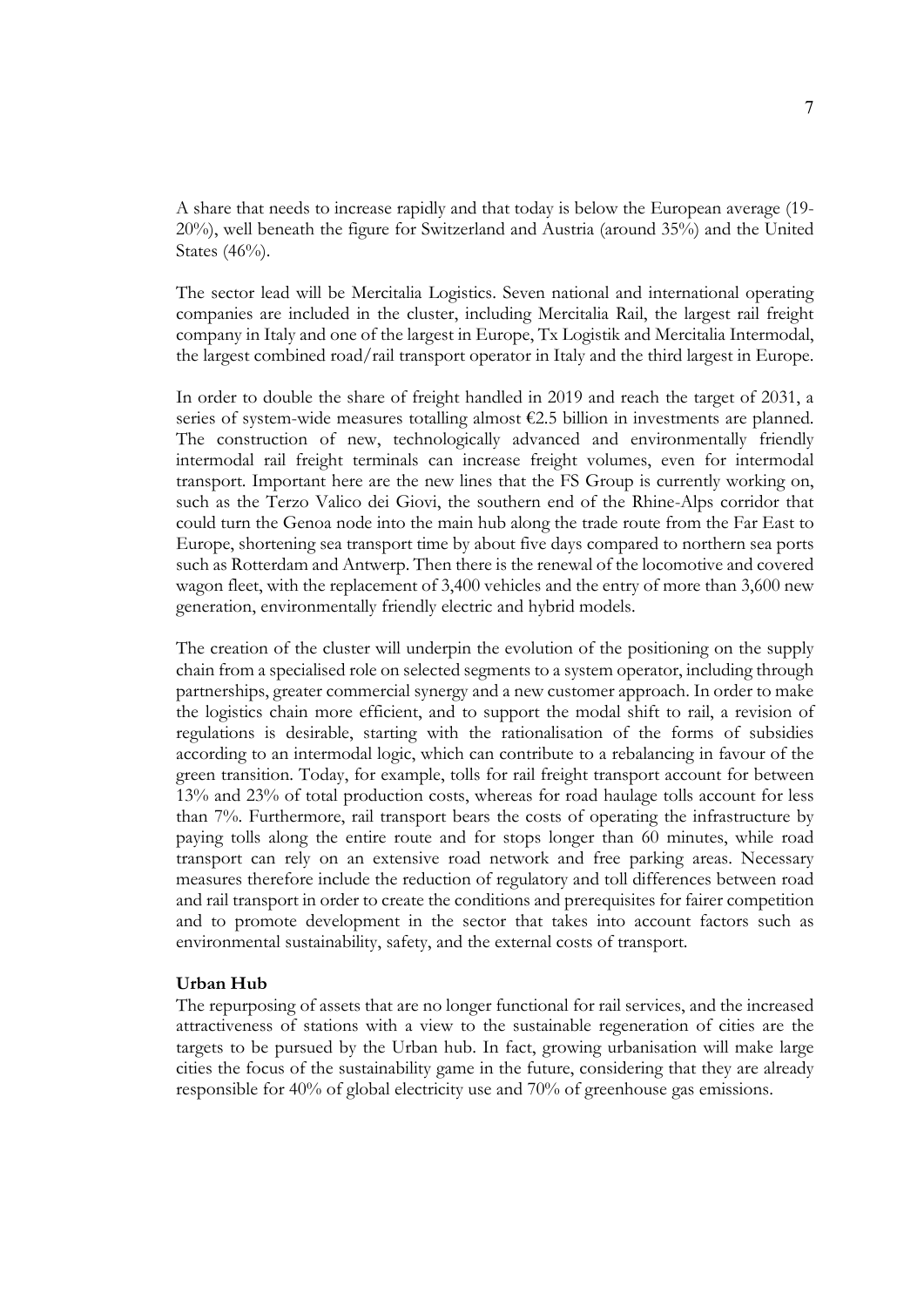The sector lead will be Sistemi Urbani. The cluster includes the companies Metropark, RFI and Anas for the real estate part, and Gs Immobiliare. The hub's main strategic priority will be to manage and regenerate the Group's real estate assets, with a  $\epsilon$ 1.5 billion investment concentrated in around 24 million square metres of land in areas bordering roads and railways, which could be used in a green perspective to produce clean energy, plant trees, and create green corridors and cycling paths.

Moreover, the transformation of stations into service centres and effective interchanges between trains and other means of transport will strengthen the strategic role of railway stations within an integrated, sustainable and modern mobility system. A strategic lever to give stations a new face, especially in small towns losing inhabitants, will be digital connections that are essential to creating the conditions for people to want to return.

The hub's objectives also include the integrated management of the Group's car parks, which will increase from 84 to 250, thus managing 20,000 more parking spaces, thousands of electric charging columns and new spaces for sharing, and the development of centres of excellence to offer turn-key services to medium-sized cities – those with between 100,000 and 400,000 inhabitants – to design, build, finance and manage infrastructure for sustainable urban mobility. With a view to teamwork and to offer an increasingly comprehensive service, the Urban cluster will also work on agreements with other stateowned companies.

### **Enabling factors: people**

The full, enthusiastic involvement of the more than 82,000 people working in the FS Group, their motivation and development, and the search for and attraction of new talent constitute enabling factors not only for the 2022-2031 Industrial Plan, but also for the concrete achievement of the objectives and opportunities offered by the NRRP National Recovery and Resilience Plan.

The development of human capital in Ferrovie dello Stato is both central and decisive, with continuous training being considered key. Approximately 40,000 hires are foreseen over the course of the plan. Strategic drivers will be: rewarding talent, supporting inclusiveness, ensuring safety in all areas of work, fostering professional development and identifying and preparing the leadership of the future.

In order to fill the need for professional figures in the engineering and construction sector and to stem the potential risk of resource shortages, the Group is working among other things to update its recruiting and resource management policies, as well as to strengthen its partnerships with universities.

### **Enabling factors: innovation and digitisation**

Macro-trends in technology, innovation and digital such as automation, next-generation automatic computing and artificial intelligence are revolutionising society and the economy.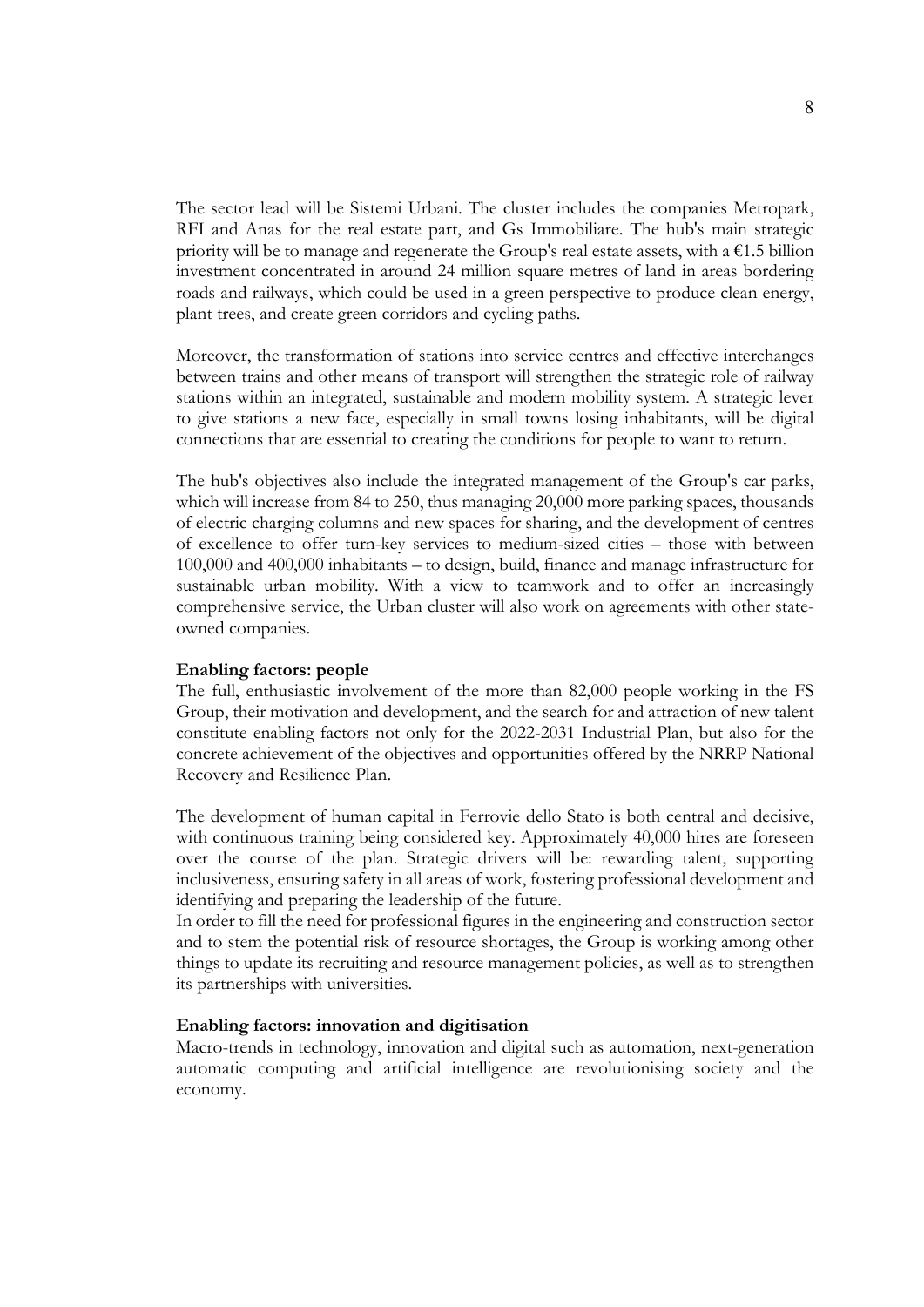The FS Group aims to identify innovation, digitisation and connectivity as enablers of the Industrial Plan to make users more connected and seize the opportunities offered by more pervasive innovation, including by availing itself of external expertise.

Ferrovie dello Stato's strategic objectives in this regard are to support the Group's digital transformation, ensure the completion of digital projects and preside over key digital platforms with a strong focus on data culture to support decision-making.

The Group has developed a series of strategic initiatives that it will pursue through six digital platforms:

- **Resilience platform** for monitoring road and rail infrastructure.
- **Passenger smart mobility platform** (e.g. timetable harmonisation, trip planning, ticketing, parking management).
- **Integrated logistics platform**
- **Smart schedule platform** to reconcile maintenance needs and service levels.
- **Group payment platform**
- Gigabitrail to connect the railway infrastructure.

## **Energy and ecological transition**

The objectives listed above are coupled with a focus on the ecological transition, with a plan to improve efficiency and reduce consumption and a series of initiatives aimed at self-production from renewable energy sources. In fact the Group's operations require a high annual energy consumption, totalling around 2% of the national demand.

For this reason, Ferrovie dello Stato aims to leverage or repurpose part of its assets by installing plants for the production of electricity from renewable sources in order to guarantee coverage of at least 40% of the Group's needs.

This is an activity to be carried out from a prosumer perspective, to increase internal efficiency and contribute to the national pursuit of ecological transition objectives, including with a plan that will reduce  $CO<sub>2</sub>$  emissions by about 7.5 million tonnes per year thanks to business initiatives and the modal shift to rail. That shift will allow for a reduction of about 2.8 million tonnes per year for passenger transport, while for freight transport the reduction will be about 2.9 million tonnes per year.

The following initiatives are planned:

- Sole Group oversight
- Monitoring and development of new business opportunities
- Strengthening of existing agreements with industry players and scouting of new partnerships for development of know-how
- Coordination and control of Group energy production/consumption
- Coordination and development of innovative solutions